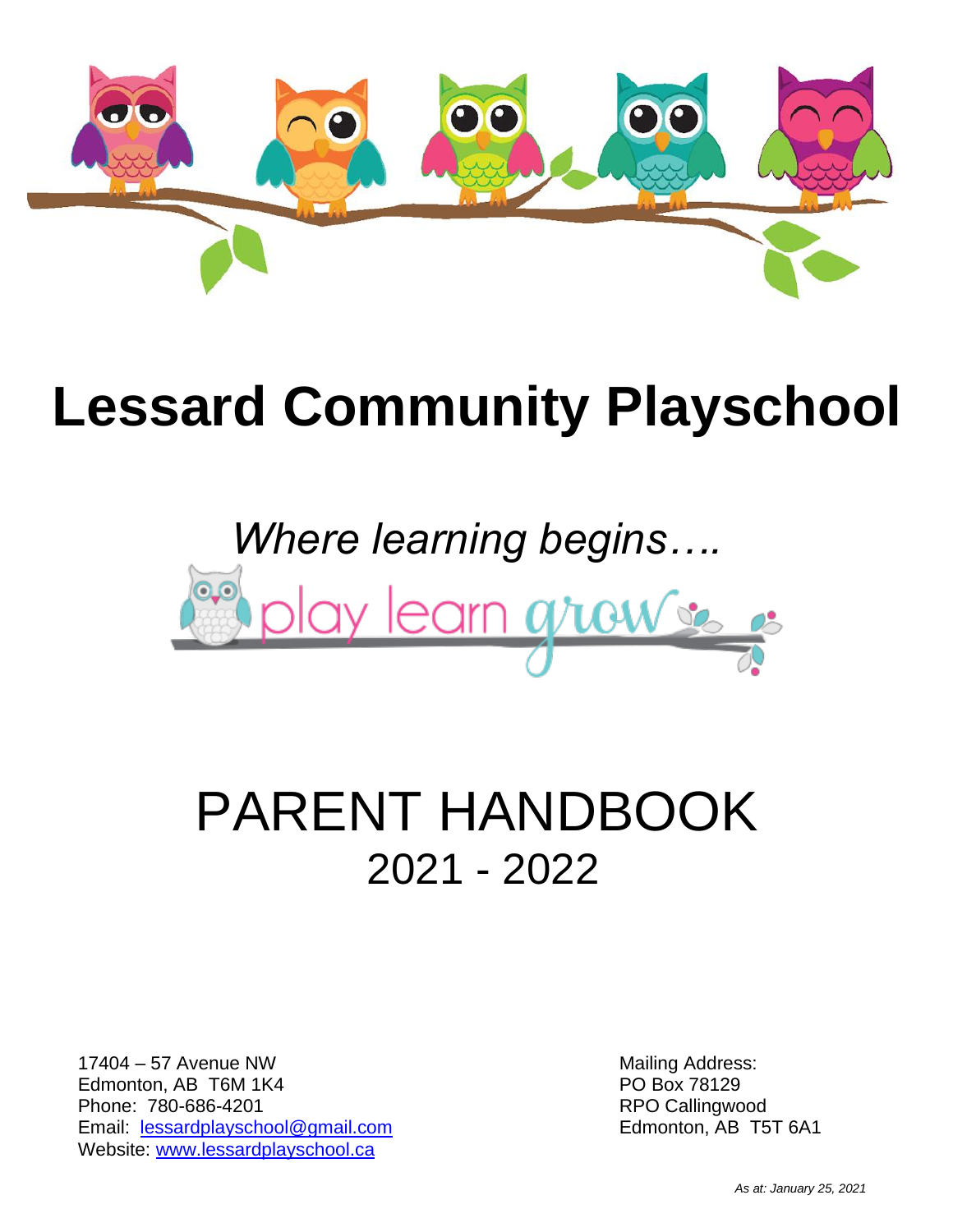#### **TABLE OF CONTENTS**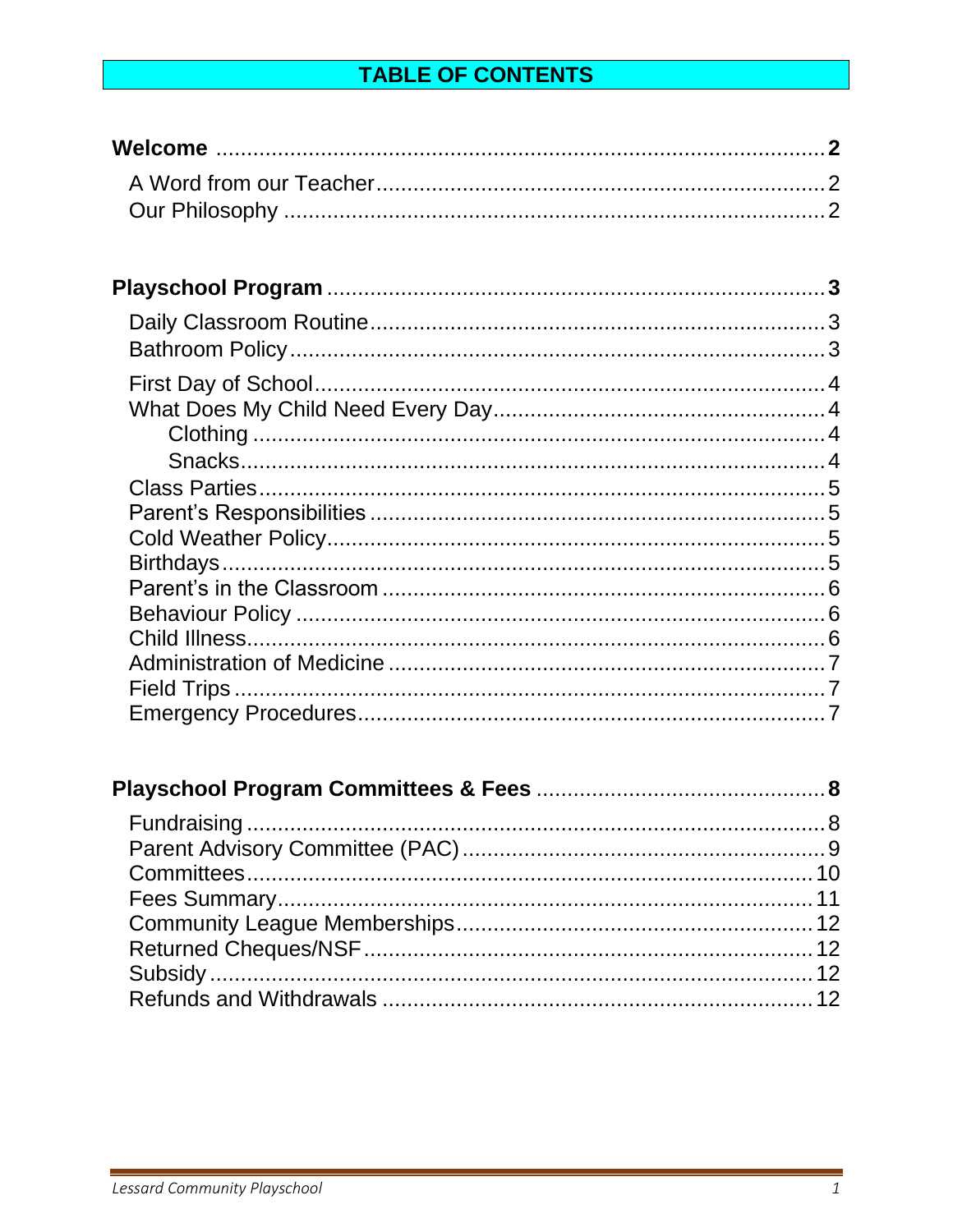#### **A WORD FROM OUR TEACHER**

*Welcome to Lessard Community Playschool! I am thrilled to be your child's playschool teacher. My name is Jennifer Foo (Miss Jen). As a mom of two fabulous children, I have experienced the best that playschool has to offer. I am committed to providing an excellent playschool experience for your child. One that will foster a love of learning in each student and will become a basis for the many years of school ahead!*

#### **OUR PHILOSOPHY**

At Lessard Playschool, we believe young children learn best through play. As children engage in play in a safe and welcoming setting, they grow and develop socially, emotionally, and cognitively. They are able to become confident through exploration of the activities and routines at playschool; crafts, daily calendar, show and share, circle time, snack time, gymnasium time, music, and centre time are all an important part of your child's growth. We strive to ensure that your child enjoys their time with us and looks forward to playing at school each and every day!

Lessard Community Playschool is a program offered by the Lessard Community League, which is incorporated under Alberta's Societies Act. We are a non-profit, parent co-operative whereby all excess funds are put back into the playschool. As this is a cooperative, please remember involvement is needed from all parents/guardians to make each and every year a success.

Although we are a parent co-op, we do not require parent roster days where you must volunteer in the classroom. Instead, we have qualified Teacher's Assistants in each classroom. Parents are welcome to be involved in their children's learning experience at playschool, through your committee position (details to follow) and occasional volunteer opportunities. Should you wish to contribute in other ways, please speak to the teacher.

Lessard is a licensed playschool subject to education, health, fire and safety regulations and inspections. We have a Parent Advisory Committee who volunteers their time to work with the staff and ensures the involvement of all parents.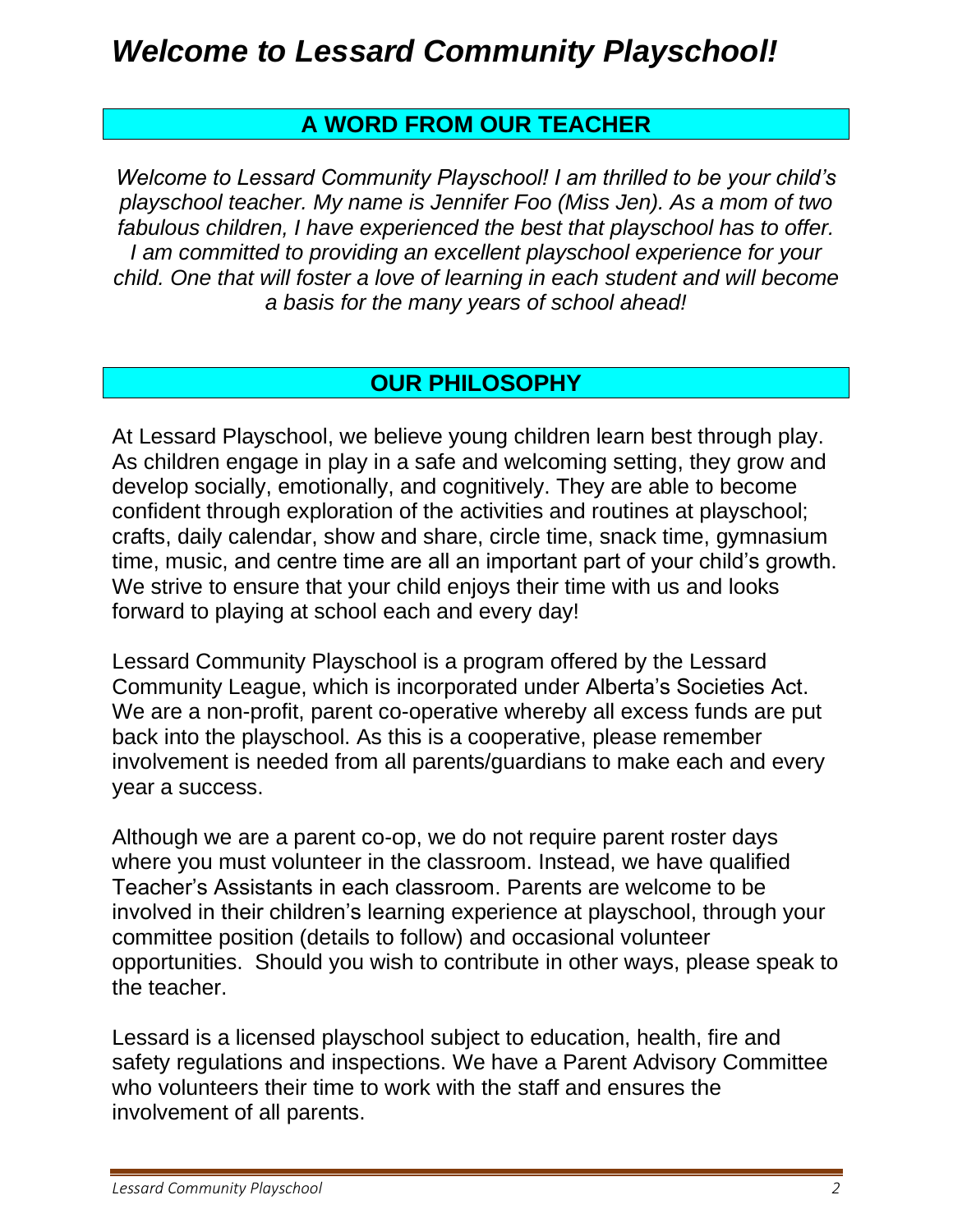#### **PLAYSCHOOL PROGRAMS**

Our programs are for registered participants. Therefore, casual or drop-in participants cannot be accommodated. Class start date will be September 7, 2021 and the last day of classes will be June 17, 2022.

Children must be FULLY TOILET TRAINED before they can start the program (See Bathroom Policy).

\*3 & 4-year-old Playschool Program: Tuesday & Thursday 9:00 am – 11:15 am \*There are a limited number of spots for 2 year olds turning 3 by December 31<sup>st</sup> 4-year-old Preschool Program: Monday, Wednesday & Friday 9:00 am – 11:30 am

We follow the Edmonton Public School calendar and are closed for all public holidays, Teachers Convention, Spring Break, Christmas Break and PD (Professional Development) Days. You can view the school calendar on their website at [https://www.epsb.ca/](https://www.epsb.ca/calendars/)**calendars**/

Please note: Christmas Vacation is December 13, 2021 – December 31, 2021 inclusive. School commences January 3, 2022.

#### **DAILY CLASSROOM ROUTINE**

- 1. Children Arrive
- 2. Children complete arrival routine (Name Tags, Shoes, Attendance)
- 3. Circle Time
- 4. Centres: craft, centres, play
- 5. Snack
- 6. Circle/Movement (Story, Songs, Movement)

All children should arrive by 9 am and be picked up promptly at dismissal time (11:15 T/Th, 11:30 M/W/F). Parents are responsible for their children until class begins. Due to COVID-19 protocol, students will be greeted at external door, where daily health check questions will be completed. If someone other than a parent/guardian is picking up your child, please make sure their name is listed in the registration form under the authorized section, and please inform the teacher by email.

The main doors to the playschool will be locked from the outside at approximately 9:15 am. This is for your child's safety. There is a doorbell above the boot rack that you may use if necessary.

Our Teaching Team consists of one Teacher and Teacher Assistant for each class. In the unlikely event that a substitute is not available, an adult with a vested interest (parent, grandparent, nanny) who is willing and able to fill in will be contacted.

#### **BATHROOM POLICY**

Children **must** be FULLY TOILET TRAINED and able to manage themselves **independently** in the bathroom. Children cannot attend playschool in training pants (e.g. pull ups etc.)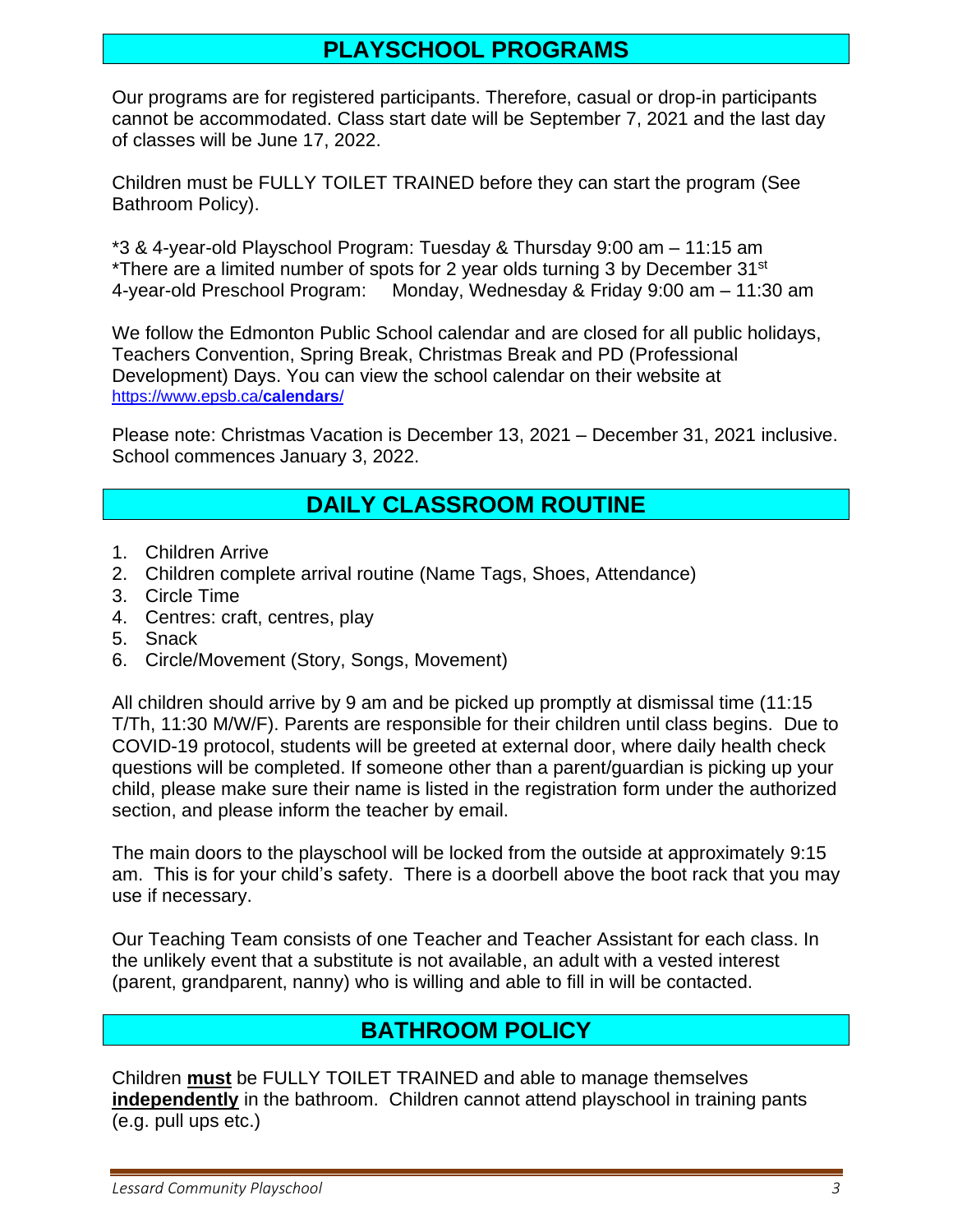#### **FIRST DAY OF SCHOOL**

The beginning of the year will be a staggered entry. Half of the students will attend each day, providing a quieter introduction to the classroom. Families will be notified of which day during the first week they are expected to attend. On their staggered entry day, a parent is welcome to stay with the student for the first portion of the morning, although is not required to do so. During that time, we will familiarize students with the location of their shoe bin, coat hook, and classroom areas. We will participate in a short circle time, followed by a craft. Once the student is ready for playtime, we will ask parents to leave and return at dismissal time. We ask that siblings not stay on staggered entry day.

#### **WHAT DOES MY CHILD NEED EVERYDAY?**

Please ensure your child has the following items on the first day of school and each day thereafter:

- $\checkmark$  1 pair of indoor running shoes (Velcro, non-marking soles) which will remain at school.
- $\checkmark$  1 backpack (large enough to hold snack bag, and crafts sent home)
- $\checkmark$  1 complete change of clothes in large Ziploc (shirt, pants, under garment & socks)
- $\checkmark$  1 small snack bag to hold their snack.
- $\checkmark$  1-2 small healthy snack(s): Please ensure all snacks are PEANUT AND TREE NUT FREE
- $\checkmark$  1 water bottle

All items are to be taken home daily, with the exception of indoor shoes. PLEASE LABEL ALL ITEMS CLEARLY WITH YOUR CHILD'S NAME.

#### **CLOTHING**

Your child should be dressed in suitable play clothes for every class. During centre time, your child will paint, use glue, play in the water table and sand; therefore, please dress accordingly. Children will be provided the opportunity to play outdoors (weather permitting) so please provide rain boots, winter boots, snow pants, mittens, toques and sunscreen as per the season. **PLEASE LABEL ALL ITEMS CLEARLY WITH YOUR CHILD'S NAME.**

#### **SNACKS**

We ask that all children bring a small snack bag and label any containers, water cups etc. Remember this is a snack not a meal. Snack time is approximately 15 minutes long. Teachers eat snack with students and model table behaviors. Lessard Playschool is a **peanut and tree nut free zone due to allergies.** Foods that pose a choking hazard must be cut lengthwise (grapes, cherry tomatoes).

*Healthy Snack Ideas Popular with the Children (1-2 Items):*

*Cheese Strings Carrot/celery sticks Goldfish Crackers Babybel Cheese Sausage Slices Crackers Yogurt Tubes Turkey Pepperoni Sticks Pretzels Applesauce Granola Bar Mini Muffins Fruit Cups Bear Paws Rice Krispie Squares Fruit cut up Rice Pudding*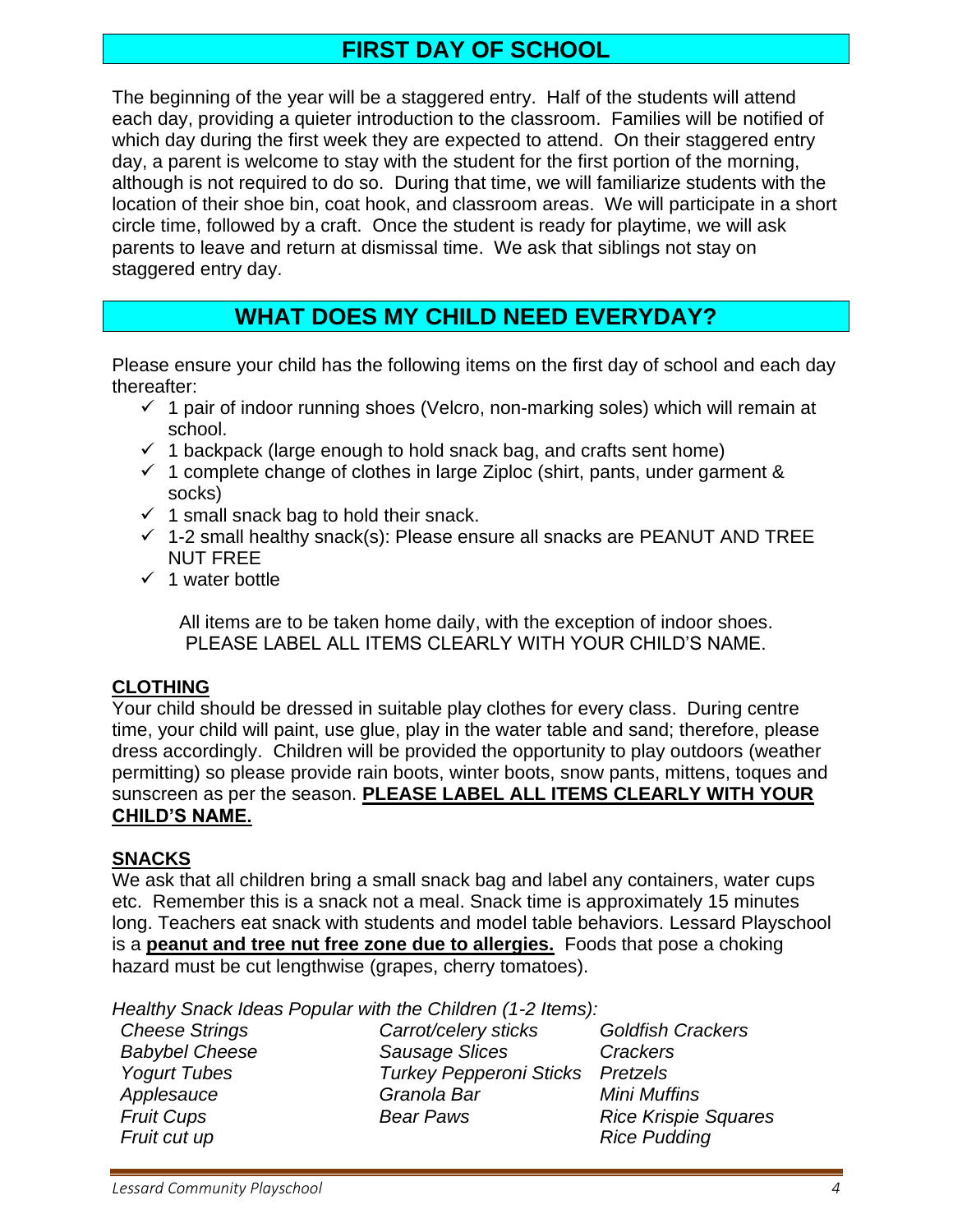#### **CLASS PARTIES**

*Due to COVID-19 protocols, class parties will be held during class time and will not include family participation. Students will celebrate seasons and holidays such as Halloween and Christmas. We will update this policy should the COVID-19 situation change during the school year.* 

#### **PARENTS RESPONSIBILITIES**

To ensure the Playschool maintains a quality program at a reasonable cost, the parent(s) of each child in the program have the following responsibilities:

- 1. Full Payment of Monthly Fees.
- 2. Maintain a current community league membership.
- 3. Ensure your child arrives on time and is prepared.
- 4. Ensure your child is picked up on time.
- 5. Check email and child's backpack for communication daily.
- 6. If your child is being dropped off or picked up by someone other than yourself, they must be listed on the "Authorized Individuals" and may be required to show proof of ID.
- 7. Option to attend Playschool Parent Advisory Committee Meetings.
- 8. Responsible for a Parent Advisory Committee OR Playschool Committee position unless you have chosen to OPT out.
- 9. Participate in Fundraising unless you have chosen to OPT out.
- 10.Parents need to ensure their contact information is always current and up-to-date and inform staff of any changes. We use a variety of communication methods to get information to you in a timely manner.
- 11.Ensure you communicate any concerns with the Teacher(s).

#### **COLD WEATHER POLICY**

Please ensure your child is appropriately dressed for the weather. We will not go outside in weather colder than -15°c.

We will follow the regular school systems lead should a snow day be called, and classes cancelled. Please check communication methods regularly for updates.

#### **BIRTHDAYS**

We would like to honor each child's birthday by giving a special crown, singing "Happy Birthday" and allowing the birthday child to choose a "prize" from the treasure chest. If you are opposed to this, please let the Teacher know as soon as possible. Summer birthdays are celebrated in June.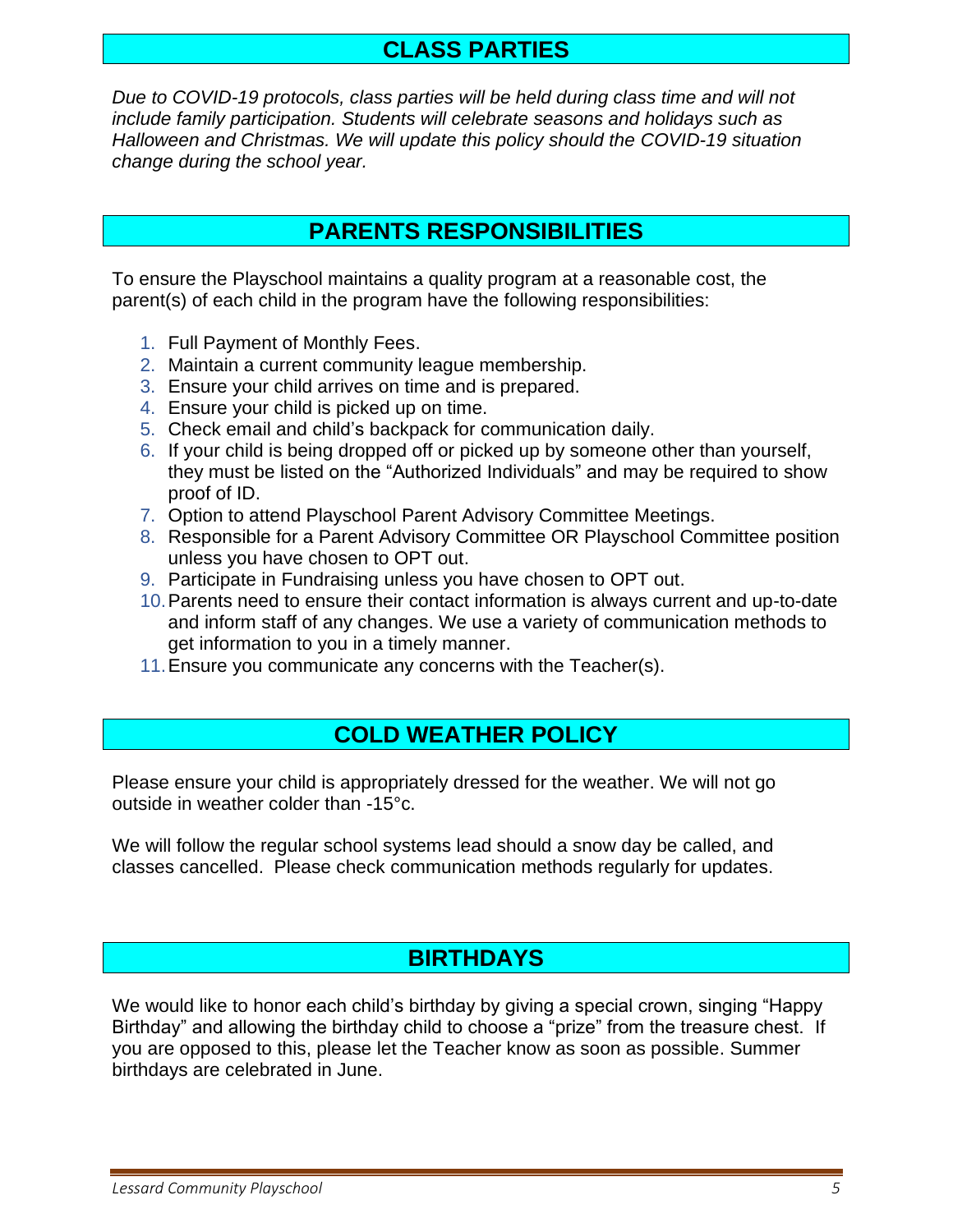#### **PARENTS IN THE CLASSROOM**

Due to COVID-19 protocol, we will minimize parental presence in the classroom. We eagerly anticipate a return to more normal routines when parents are welcome to participate in special events and field trips with our students.

#### **BEHAVIOUR POLICY**

In the case of inappropriate behaviours such as hurting others, being destructive, failing to follow directions, an effort will be made to verbalize and model positive behaviour for the student. This helps to create a positive environment where students feel safe and cared for.

Should the behaviour continue, the teachers may use any of the following behaviour management strategies as the situation warrants:

- 1. Redirection to another activity or toy. Students are encouraged to use their words politely and cooperate with their peers.
- 2. Take a breath. The child is calmly encouraged to take a break. The child will be encouraged to join the rest of the group and try again when they are ready to demonstrate acceptable behaviour.
- 3. Talk it out. Teacher will discuss the situation and action with the student, and work on possible solutions together.
- 4. If a child's behavior is continuously or repeatedly disruptive, the parents will be asked to work with the teacher and Lessard Coordinator to achieve an appropriate solution. Aggressive, physically abusive, or verbally abusive behavior will NOT be tolerated.

Parents may be called to pick up their child if the behavior is putting themselves or others at risk. If a child's behavior is a continuous or recurring problem, or if a child is too immature and disruptive to class, the child will be withdrawn from the Playschool program.

#### **CHILD ILLNESS**

Please text (780-686-4201) or email (lessardplayschool@gmail.com) **before** 9 am if your child is unable to attend that day or will be away. We appreciate the notice, so we are not delaying circle time as we wait for your child.

Families are required to follow the COVID-19 Alberta Health Daily Checklist (for children under 18). Students must answer the daily questions before attending school each day. Please help keep our playschool community safe by following the current health guidelines.

**\*COVID-19 [Alberta Health Daily Checklist attached](file:///G:/My%20Documents/Lessard%20Playschool/Lessard%20Playschool%20Child%20Care%20Assistant/Registraton/2021-2022/Final%20Documents%20Approved/Covid%20Screening%20Checklist%20Under%2018%20as%20at%20Dec%2020.pdf)**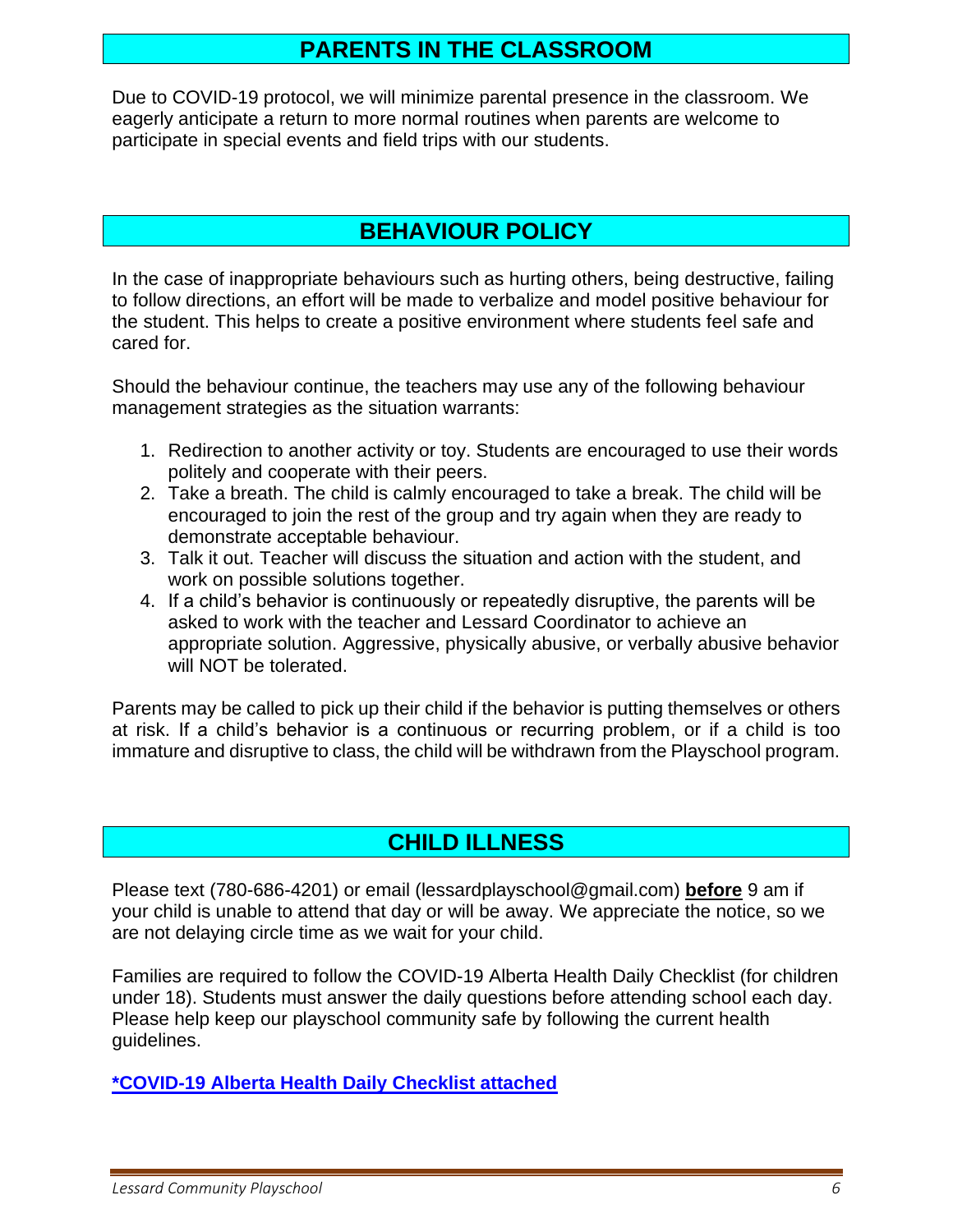#### **ADMINISTRATION OF MEDICINE**

Under **NO** circumstances will the staff give out any medication to a child while the child is at Playschool. It is the parents' responsibility to administer prescription and nonprescription medication. We recommend that any child who has asthma or severe allergies receive their medication PRIOR to coming to class.

EMERGENCY medications can be administered ONLY if the following documentation is provided:

- a. Written consent from the parent.
- b. Medication is in its original labelled container.
- c. It is administered according to the labelled directions.
- d. If any medication is administered the following procedure will be followed:
	- Document the type of medication, time it was given, amount that was given, and the name of the person who administered the medication.
	- The teacher will contact the parents or emergency contact to advise that the medication was administered.
	- The teacher will advise the Lessard Community Program Coordinator. They will then determine what further steps are required.
- e. If medication is left on the playschool premises, it must be stored in a container that is not accessible to children. The container shall remain locked, unless the medication is needed in emergency situations.

#### **FIELD TRIPS**

Field trips may be planned throughout the year. Any off-site activities are planned well in advance and parents will be notified through the newsletter. Each parent will need to sign a field trip permission form for their child to participate which will include details of the field trip as well as an opportunity to volunteer. Siblings and unregistered children are not permitted during in-class field trips and off-site class field trips. You will be responsible to drop off and pick up your child from the field trip location.

\*No field trips will be planned during the COVID-19 pandemic, thereby minimizing exposure to greater community members.

#### **EMERGENCY PROCEDURES**

There is a possibility of unexpected closures beyond our control in the case of extreme weather, staff illnesses and no substitute available, building issues etc. In addition, school closures due to COVID-19 may occur at any point throughout the year. You will be electronically notified.

Emergency procedures (map and steps to take) are outlined and posted in the classroom for your information. We have one emergency "practice" fire drill every month throughout the year per program.

Children will be relocated next door to: Centennial Elementary School 17420 - 57 Avenue Edmonton, AB Phone: 780-481-5590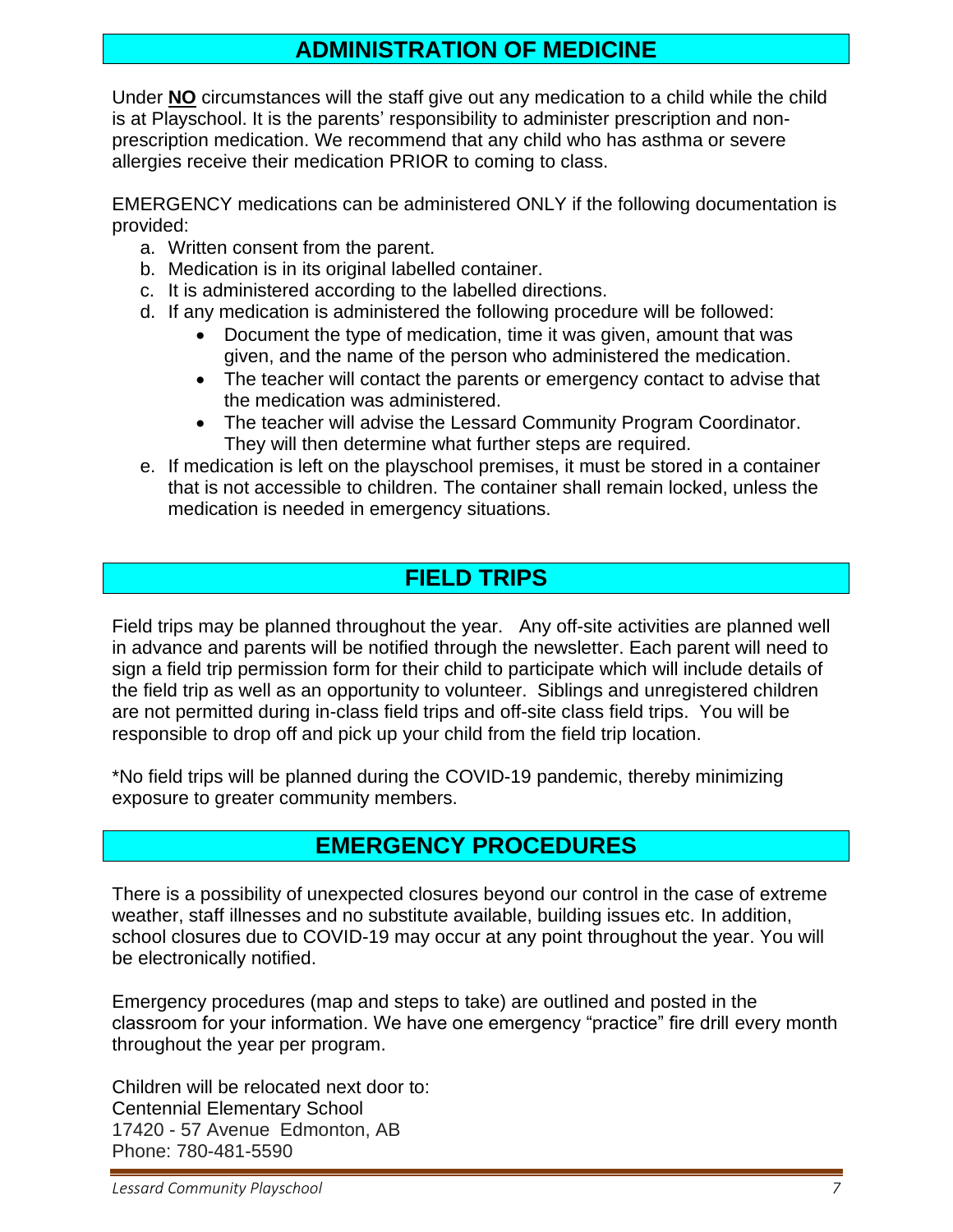#### **FUNDRAISING**

School fees do not cover the program needs in full. The remaining funds needed are raised through fundraisers run during the school year. Playschool fundraising initiatives will be discussed and decided on by the parent committee. A postdated bond cheque of \$275 will be submitted by each family. Near the end of the year, the amount of funds raised by each family will be calculated and the cheque you provided at the beginning of the year will be adjusted or returned if you met your \$275 obligation. You have the option to opt out of fundraising at the beginning of the year. If you prefer this option, you can indicate this in the registration package and your cheque will be cashed on October  $1^{\text{st}}$ .

Some past fundraisers included sales of raffle tickets, chocolate almonds, gingerbread houses, 50/50 tickets sales, etc.

We do not require families work Bingo shifts. Casino shifts are optional. We are always open to innovative fundraising ideas. Please communicate them to the Parent Committee.

#### **PLAYSCHOOL PARENT ADVISORY/COMMITTEES**

Lessard Community Playschool does not require roster days. As a parent co-operative playschool, we **DO** require families to contribute by taking on a position from the Parent Advisory Committee (PAC) OR Playschool Committee list. Should the positions not be filled, we will assign parents to a position. Non-participation on the Parent Advisory Committee OR Playschool Committee will result in the \$200 Parent Committee cheque to be cashed. By sharing the responsibility of running our school we ensure that our playschool year is a successful one.

| <b>Parent Advisory Committee:</b>     | <b>Playschool Committees:</b>     |
|---------------------------------------|-----------------------------------|
| <b>Chair/Community League Liaison</b> | <b>Craft Preparation</b>          |
| <b>Vice Chair</b>                     | <b>Morning Check-in Parent</b>    |
| <b>Secretary</b>                      |                                   |
| <b>Fundraising Administrator</b>      | <b>Fundraising Team</b>           |
| <b>Registrar/Social Media</b>         | Laundry & Bottles (Environmental) |
|                                       |                                   |

*\*Attend monthly PAC meetings*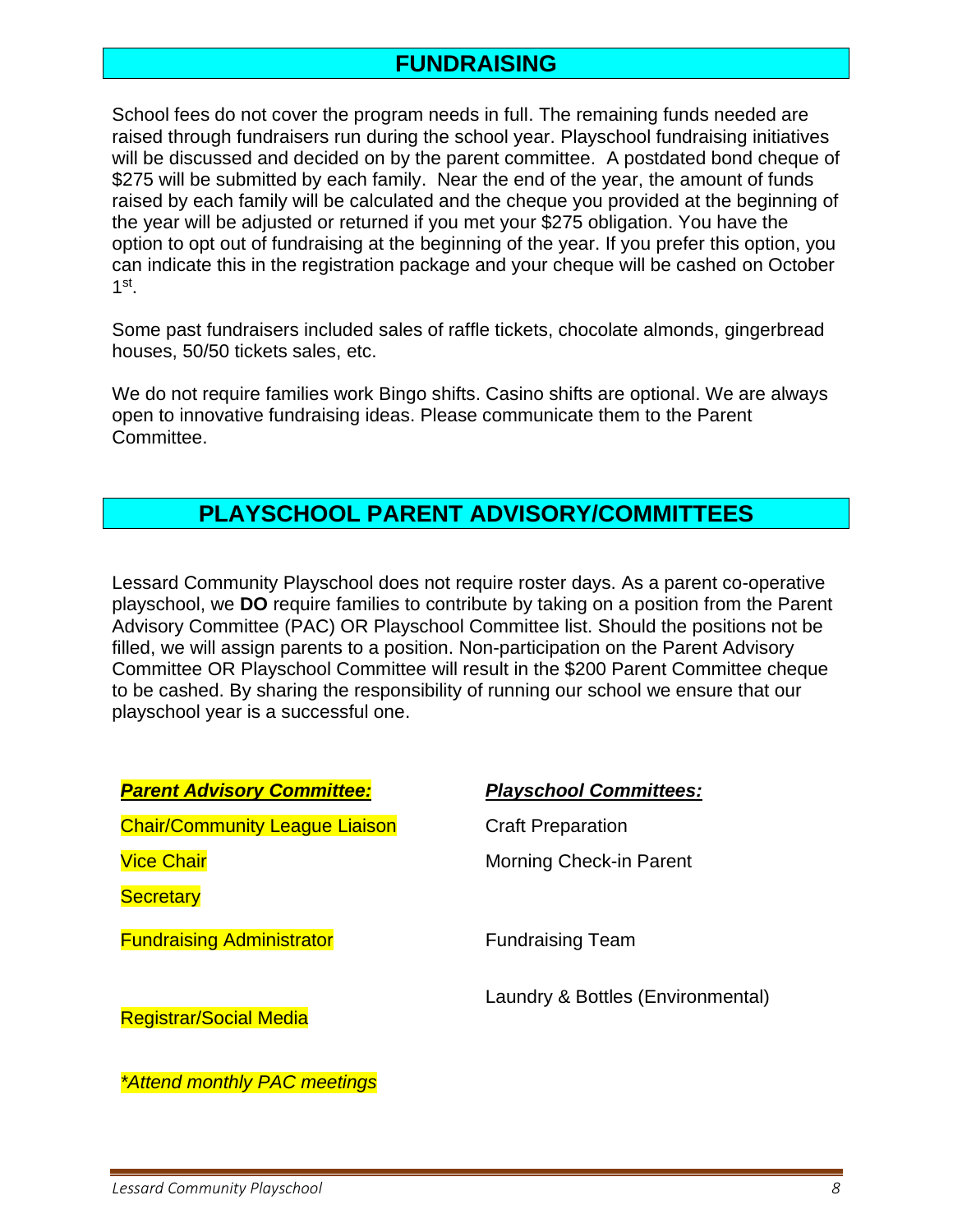### **PARENT ADVISORY COMMITTEE**

| <b>Playschool Chair/</b>         | <b>Playschool Chair:</b>                                                   |
|----------------------------------|----------------------------------------------------------------------------|
| <b>Community League Liaison</b>  | Oversees the proceedings of the                                            |
| One required                     | committee.                                                                 |
|                                  | • Schedule and call meetings.                                              |
|                                  | • Prepares and distributes agenda prior to                                 |
|                                  | the meeting and chairs playschool                                          |
|                                  | meetings.                                                                  |
|                                  | Prepares parent and teacher satisfaction                                   |
|                                  | surveys.<br><b>Community League Liaison:</b>                               |
|                                  | Receive and review minutes from the                                        |
|                                  | Lessard Community League Board.                                            |
|                                  | • Report any events or community                                           |
|                                  | information to the Committee.                                              |
| Vice-chair                       | Supports Playschool Chair's role.<br>$\bullet$                             |
| One required                     | • Chairs playschool meetings if Chair                                      |
|                                  | unavailable.                                                               |
|                                  | Attends Playschool Meetings.                                               |
| <b>Secretary</b>                 | Completes and distributes minutes of<br>$\bullet$                          |
| One required                     | meetings no later than one week after                                      |
|                                  | meeting.                                                                   |
|                                  | Updates and maintains files of                                             |
|                                  | playschool documents to be forwarded                                       |
|                                  | to playschool regularly and upon end of                                    |
|                                  | term.<br>Attends Playschool Meetings.<br>$\bullet$                         |
| <b>Fundraising Administrator</b> | Meets initially with teacher and team at<br>$\bullet$                      |
| Two required                     | the start of year to discuss goals and                                     |
|                                  | fundraisers for the year.                                                  |
|                                  | Communicates with Fundraising Team.<br>$\bullet$                           |
|                                  | Available to count money after every                                       |
|                                  | fundraiser.                                                                |
|                                  | Comfortable with spreadsheets and                                          |
|                                  | provides a master list to teacher.                                         |
|                                  | Attends Playschool Meetings (approx. 5                                     |
|                                  | per year), and updates Team.                                               |
|                                  | Notify parents of outstanding fundraising                                  |
|                                  | commitment twice in the year by<br>individual letters (first notice midway |
|                                  | Dec/Jan and second notice end of April).                                   |
| <b>Registrar/Social Media</b>    | Aid with open house/welcome BBQ (if<br>$\bullet$                           |
|                                  | event is permitted and scheduled)                                          |
|                                  | Update social media, including<br>$\bullet$                                |
|                                  | Facebook and Instagram, with                                               |
|                                  | community information/events relevant                                      |
|                                  | to playschool community.                                                   |
|                                  | Promote playschool program on social                                       |
|                                  | media, other mediums as applicable                                         |
|                                  |                                                                            |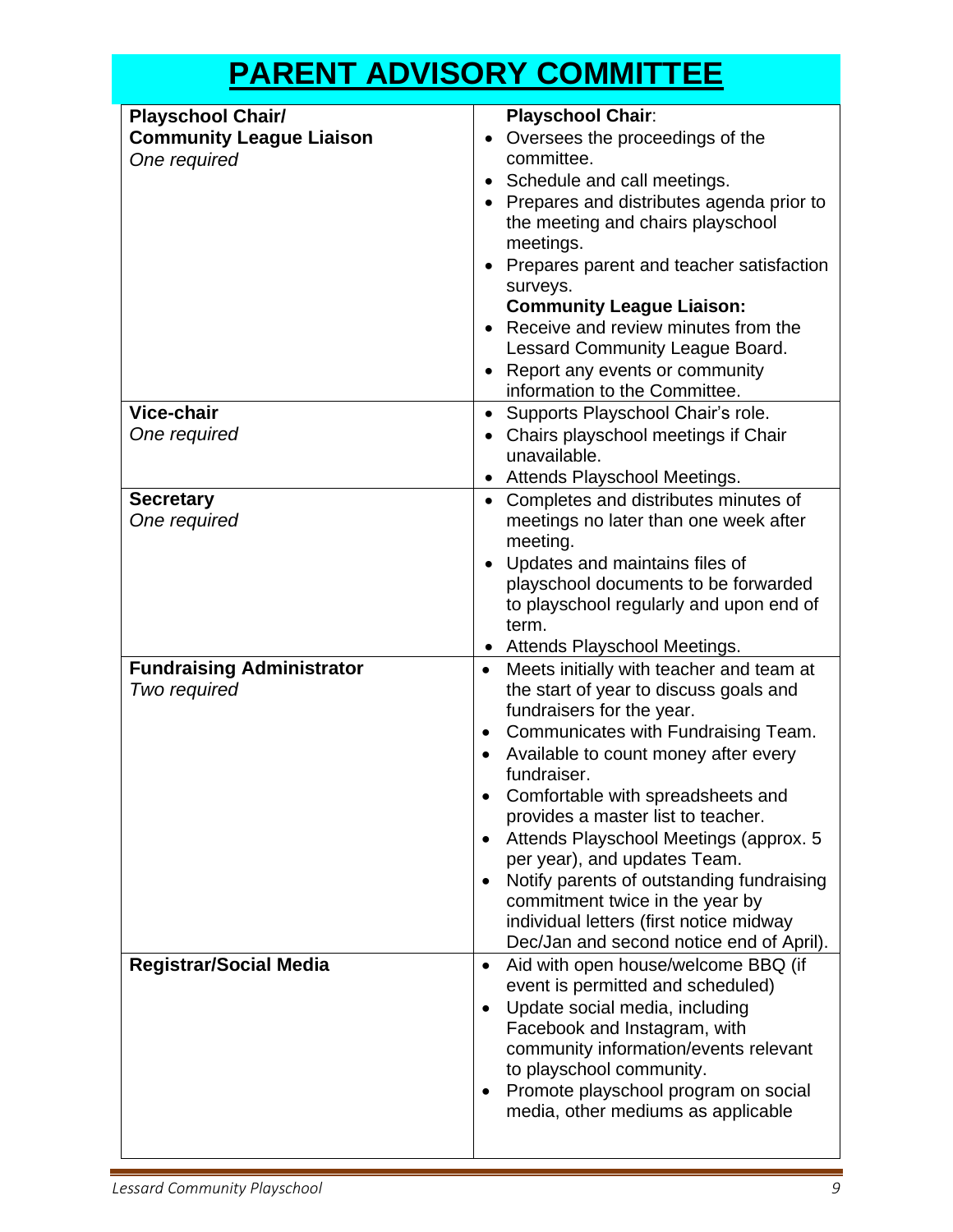## **PLAYSCHOOL COMMITTEES**

| <b>Fundraising Team</b><br>Two required October - November<br>One required January - February<br>One required March - April | Meets initially with Fundraising<br>$\bullet$<br>Administrator, teacher, and team at the<br>start of year to discuss goals and<br>fundraisers.<br>• Sets up and distributes the fundraiser<br>among classes.<br>• Collects funds with Fundraising<br>Administrator.<br>• Reconciles fundraiser and completes<br>appropriate paperwork to forward to<br>Fundraising Administrator. |
|-----------------------------------------------------------------------------------------------------------------------------|-----------------------------------------------------------------------------------------------------------------------------------------------------------------------------------------------------------------------------------------------------------------------------------------------------------------------------------------------------------------------------------|
| <b>Laundry &amp; Bottles (Environmental)</b><br>Two required 4-year-old program                                             | • Collects and washes any soiled<br>laundry.<br>Ensures Bottles are taken to bottle<br>$\bullet$<br>depot for refund and provide refund<br>receipt and money to playschool.<br>Assist with Environmental Needs.                                                                                                                                                                   |
| <b>Craft Preparation</b><br>Two required 3 & 4-year-old program<br>Two required 4-year-old program                          | Preps crafts provided by teaching staff<br>in a timely fashion.                                                                                                                                                                                                                                                                                                                   |
| <b>Morning Check-in Parent</b><br>Minimum 4 needed per program                                                              | Greet families at door, one week of<br>$\bullet$<br>every four.<br>• Ensure daily health check questions<br>have been completed.<br>Take non-contact forehead<br>$\bullet$<br>temperature.<br>• Sanitize hands.<br>Supervise students as they remove<br>$\bullet$<br>outdoor shoes and proceed downstairs<br>to classroom.                                                        |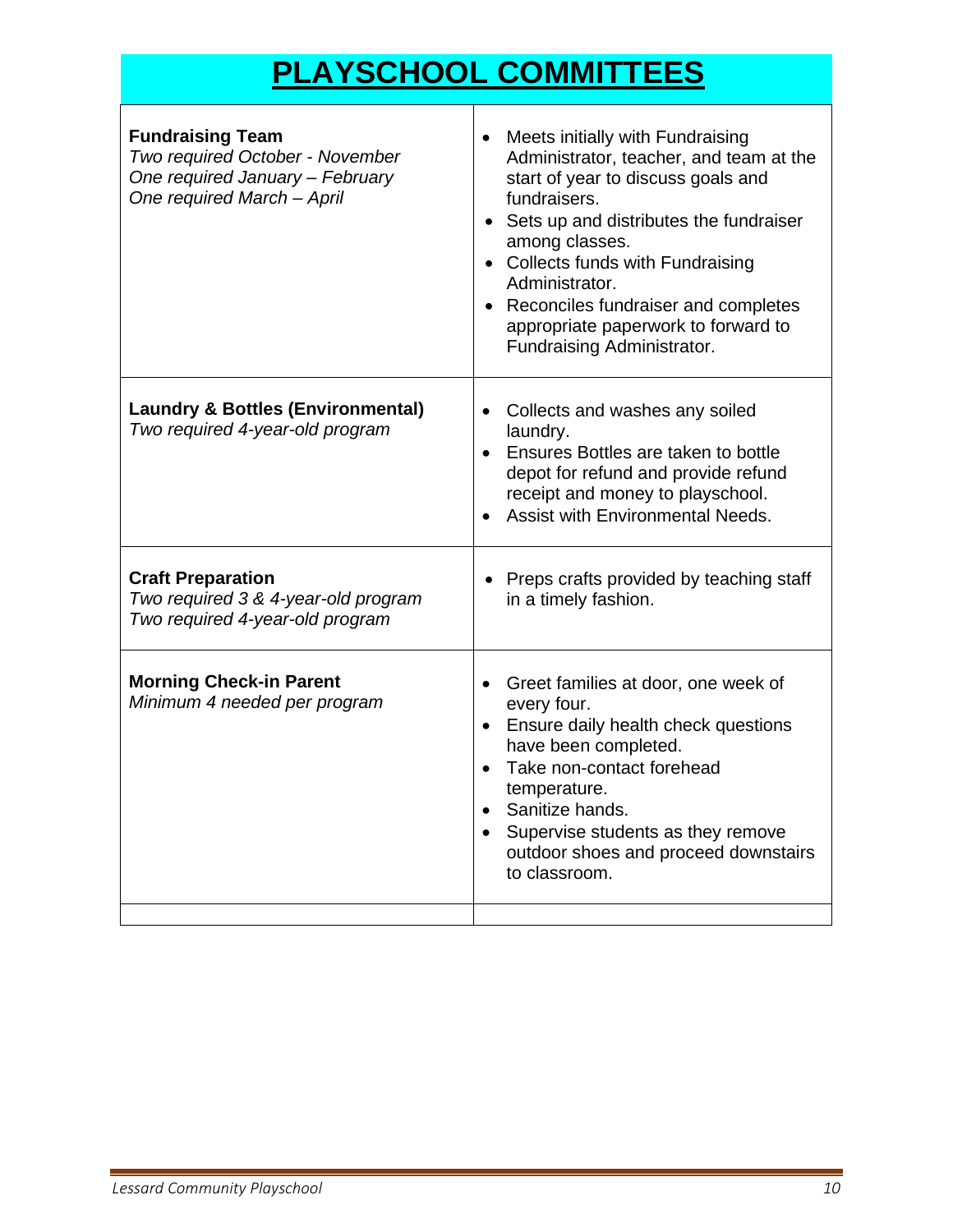At time of **REGISTRATION**, we need the following:

- **1.** Submit completed [Registration Form](https://lessardplayschool.ca/wp-content/uploads/sites/45/2021/01/Registration-Form-2021-2022-Editable.pdf) (all fields must be completed) and [PAD](https://lessardplayschool.ca/wp-content/uploads/sites/45/2021/06/Pre-authorized-Debit-Form-PAD-2021-2022.pdf)  [agreement](https://lessardplayschool.ca/wp-content/uploads/sites/45/2021/06/Pre-authorized-Debit-Form-PAD-2021-2022.pdf) to [lessardplayschool@gmail.com](mailto:lessardplayschool@gmail.com)
- **2. WAIT** for an email confirmation that your child has been accepted into the playschool class.
- **3.** Once acceptance is confirmed, submit a non-refundable \$100 registration fee by e-transfer to [coordinator@lessardcommunity.ca](mailto:coordinator@lessardcommunity.ca)
- *4.* More details regarding the beginning of the school year will be sent out by email in mid-August.

Methods of Payment accepted for school fees:

- a. Automatic Withdrawal for monthly payments *(Sept 1 – Jun 1).* Complete PAD form and include void cheque.
- b. EFT or cheque for **annual fee** amount dated September 1, 2021. *3 & 4-year-old program \$1400 OR 4-year-old program \$1800*
- c. Bi-annual payments require two postdated cheques dated September 1, 2021 and February 1, 2022. *3 & 4-year-old program \$700 for Sept 1st and \$700 for Feb 1st*

*4 year-old-program \$900 Sept 1st and \$900 Feb 1st*

To be collected in September 2021:

- **1.** Community League Membership from Edmonton Community League (2021- 22). Must provide proof of active membership card. Can be purchased online for \$35 at [www.lessardcommunity.ca/memberships](http://www.lessardcommunity.ca/memberships) . Please note that community memberships expire at the end of August and ensure you are purchasing after September 1<sup>st</sup>.
- **2.** \$275 fundraising deposit cheque post-dated May 1, 2022. This cheque will be returned to you if participation/commitment is fulfilled. If you choose to opt-out of fundraising, please date your cheque for October 1, 2021 at which time will be cashed.
- **3.** \$200 parent committee participation deposit cheque post-dated May 1, 2022. This cheque will be returned to you if participation/commitment is fulfilled. If you choose to opt-out of the parent committee, please date your cheque for October 1, 2021 at which time will be cashed.

**All EFT payments to [coordinator@lessardcommunity.ca](mailto:coordinator@lessardcommunity.ca) All cheques made payable to Lessard Community League.**